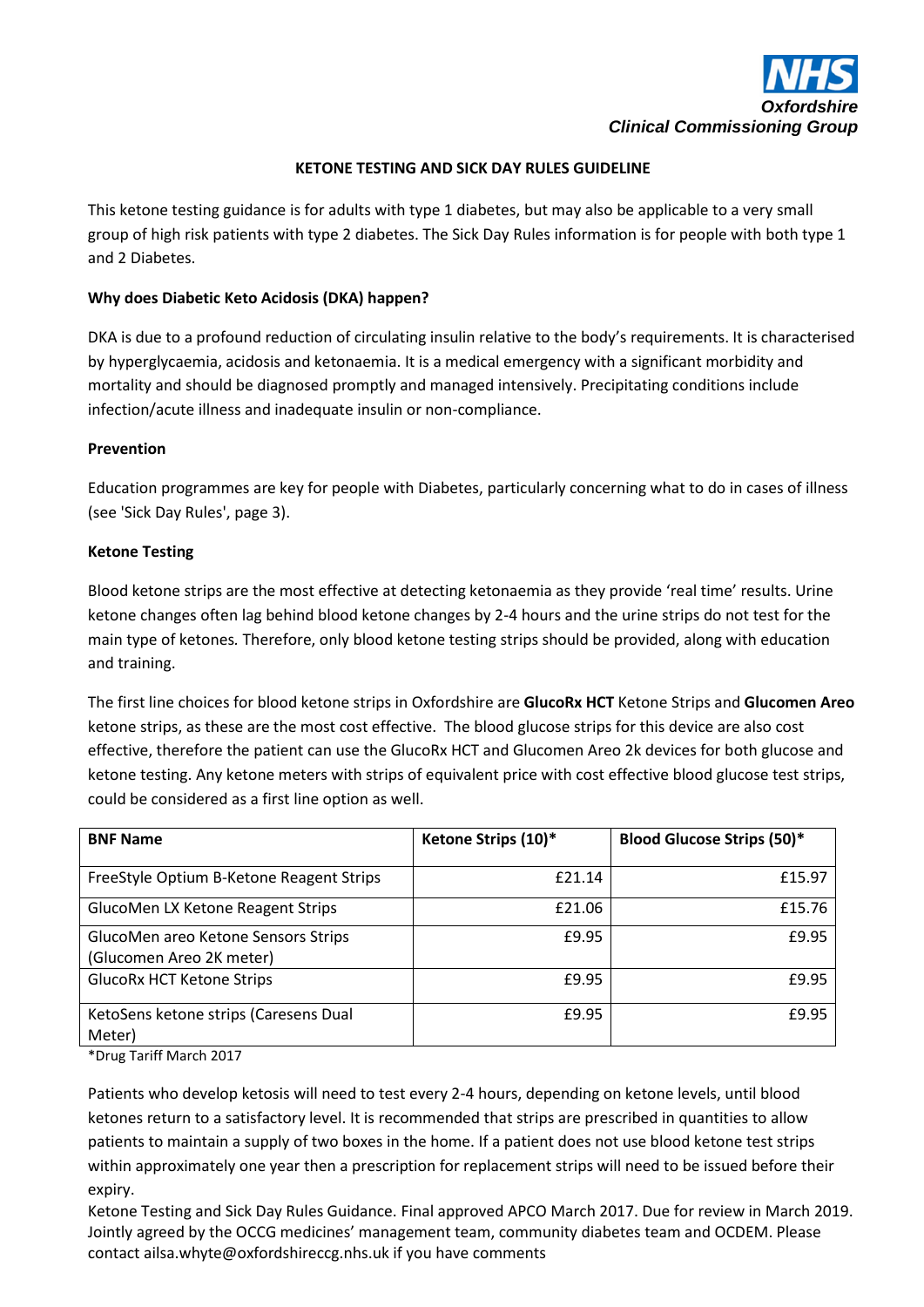

# **KETONE TESTING STRIPS FOR ADULTS**



Ketone Testing and Sick Day Rules Guidance. Final approved APCO March 2017. Due for review in March 2019. Jointly agreed by the OCCG medicines' management team, community diabetes team and OCDEM. Please contact ailsa.whyte@oxfordshireccg.nhs.uk if you have comments